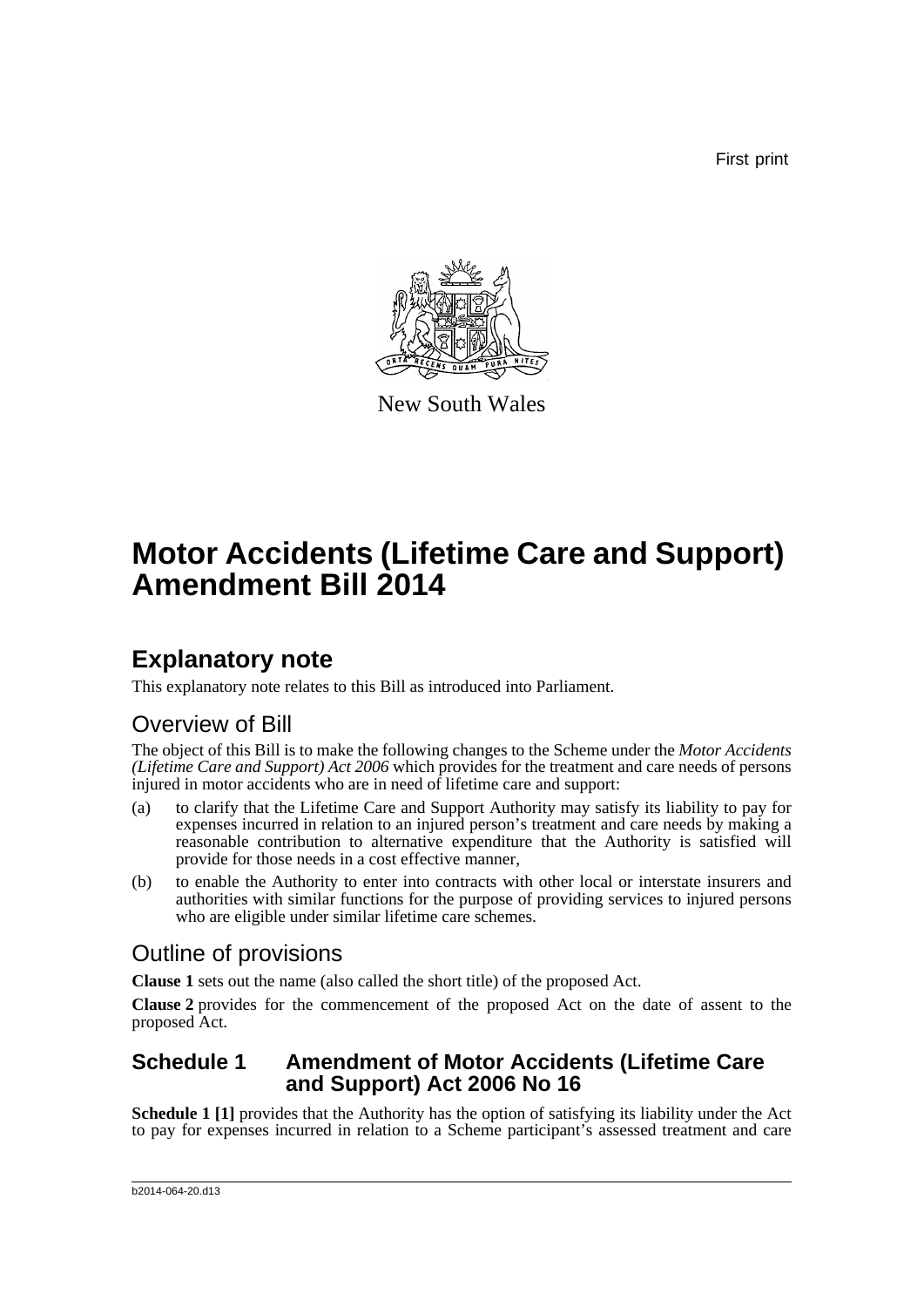needs by making a reasonable contribution to alternative expenditure that the Authority is satisfied will provide for those same needs in a cost effective manner.

**Schedule 1** [3] enables the Authority to enter into arrangements with other insurers and authorities with similar functions, both in New South Wales and in other States or Territories, for the purpose of the Authority exercising functions on their behalf to provide treatment, rehabilitation, care and support services to persons who have been accepted as eligible participants in similar lifetime care schemes. **Schedule 1** [2] provides for the Authority to delegate any of its functions under any such arrangements.

**Schedule 1 [4]** provides for payments and receipts under the arrangements referred to in Schedule 1 [3] to be accounted for separately within the Fund kept under the Act and not to affect contributions to the funding of the Scheme by third-party insurance policy holders.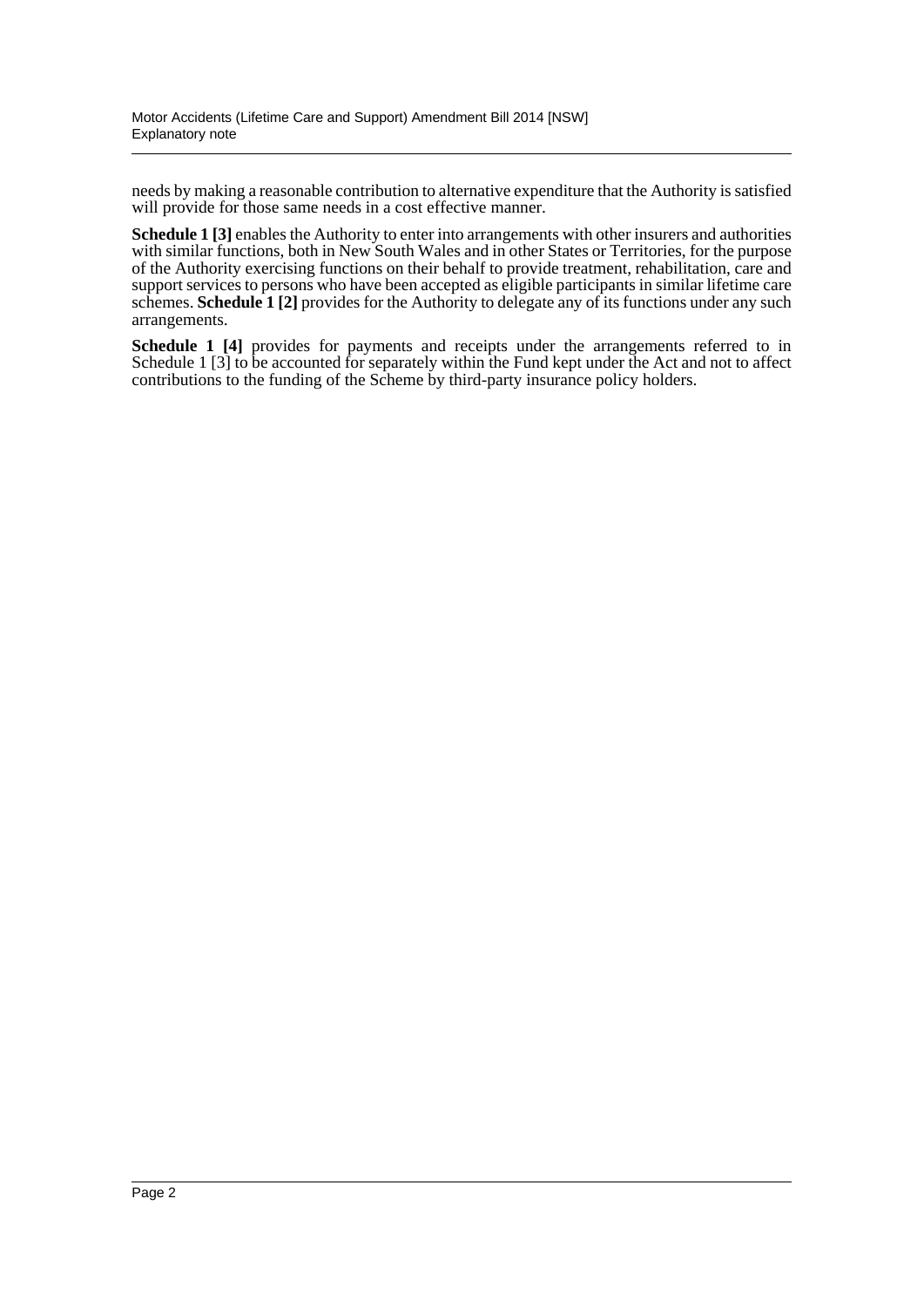First print

Page



New South Wales

## **Motor Accidents (Lifetime Care and Support) Amendment Bill 2014**

## **Contents**

[1 Name of Act](#page-4-0) 2 [2 Commencement](#page-4-1) 2 2 [Schedule 1 Amendment of Motor Accidents \(Lifetime Care and Support\) Act 2006](#page-5-0)  [No 16](#page-5-0)  $\sim$  3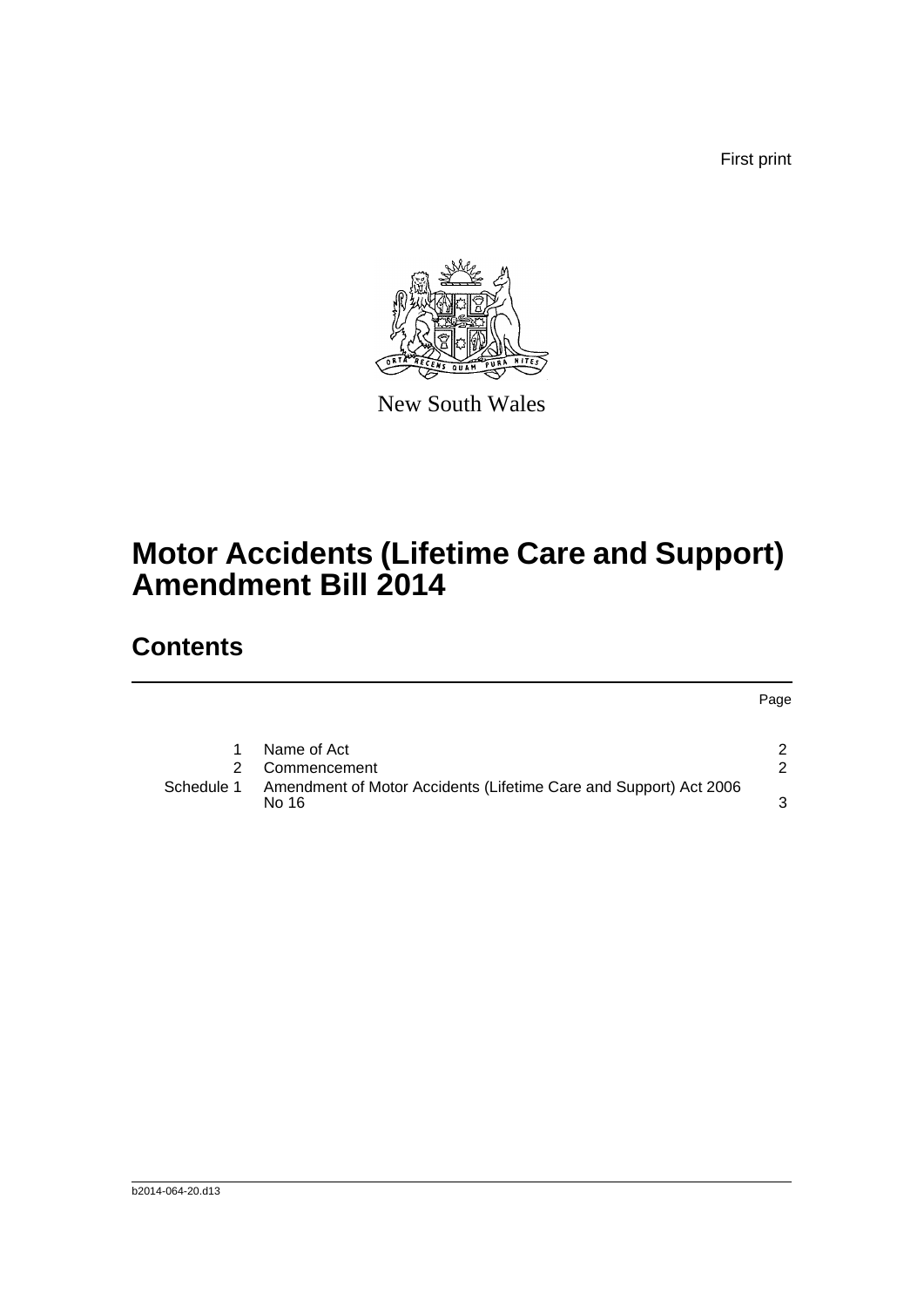

New South Wales

## **Motor Accidents (Lifetime Care and Support) Amendment Bill 2014**

No , 2014

#### **A Bill for**

An Act to amend the *Motor Accidents (Lifetime Care and Support) Act 2006* to make further provision for the treatment and care needs of participants in the Scheme under that Act and for the functions of the Lifetime Care and Support Authority.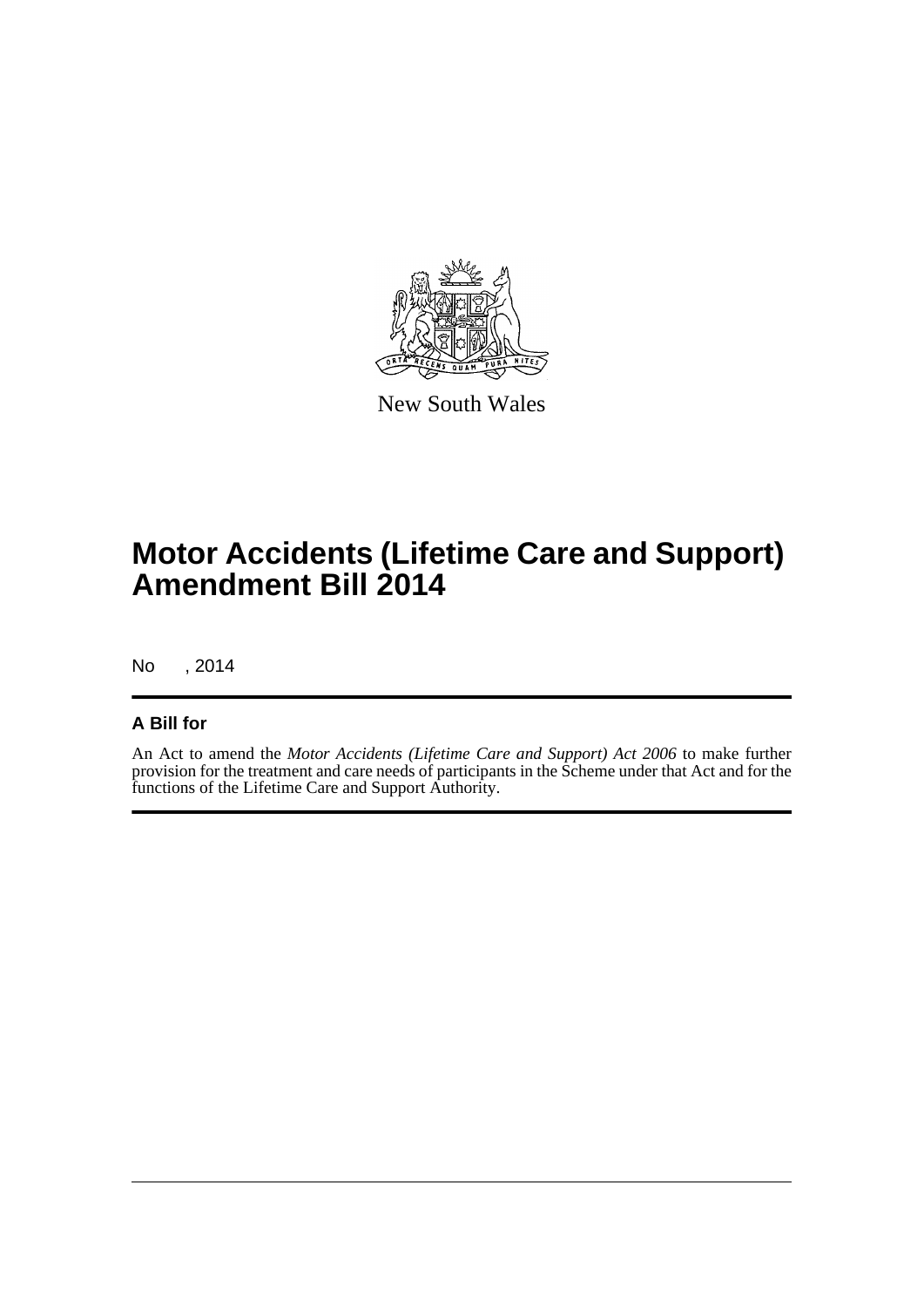<span id="page-4-1"></span><span id="page-4-0"></span>

| The Legislature of New South Wales enacts:                                      |    |
|---------------------------------------------------------------------------------|----|
| Name of Act                                                                     | 2  |
| This Act is the Motor Accidents (Lifetime Care and Support) Amendment Act 2014. | -3 |
| Commencement                                                                    | 4  |
| This Act commences on the date of assent to this Act.                           | 5  |
|                                                                                 |    |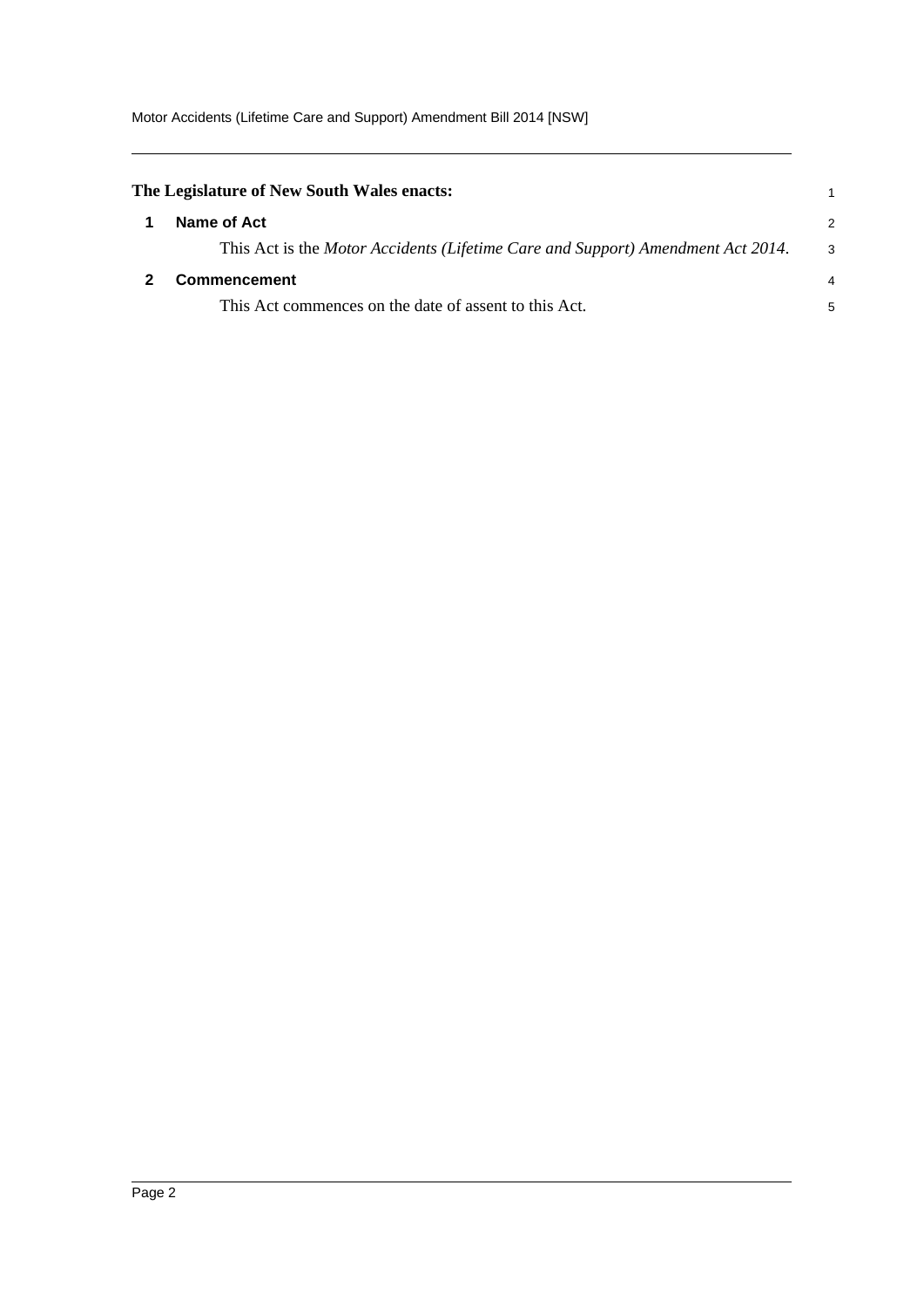<span id="page-5-0"></span>

| 3                                                                                                                                                                                                                                                                                                                                                                        |
|--------------------------------------------------------------------------------------------------------------------------------------------------------------------------------------------------------------------------------------------------------------------------------------------------------------------------------------------------------------------------|
|                                                                                                                                                                                                                                                                                                                                                                          |
| 4                                                                                                                                                                                                                                                                                                                                                                        |
| Option of contribution to other cost effective expenditure for meeting<br>5<br>6                                                                                                                                                                                                                                                                                         |
| The Authority has the option of satisfying its liability under this Part to pay for<br>7<br>expenses incurred in relation to a participant's assessed treatment and care<br>8<br>needs by contributing to alternative expenditure (incurred by or on behalf of<br>9<br>the participant) that the Authority is satisfied will provide for those needs in a<br>10<br>11    |
| The Authority's contribution to alternative expenditure is limited to the<br>12<br>amount of a reasonable contribution to that expenditure and is not to exceed<br>13<br>the amount for which the Authority would otherwise have been liable under<br>14<br>this Part to pay for expenses incurred in relation to a participant's assessed<br>15<br>16                   |
| An assessment of the option of contributing to alternative expenditure under<br>17<br>this section is part of the assessment of the treatment and care needs of a<br>18<br>19<br>Note. Because an assessment of this option is part of the assessment of the treatment<br>20<br>and care needs of a participant, Part 4 and the LTCS Guidelines extend to an<br>21<br>22 |
| 23                                                                                                                                                                                                                                                                                                                                                                       |
| Insert ", including any function provided for by a care and support arrangement under<br>24<br>section 43A" after "delegation)" in section 41 (1).<br>25                                                                                                                                                                                                                 |
| 26                                                                                                                                                                                                                                                                                                                                                                       |
| 27                                                                                                                                                                                                                                                                                                                                                                       |
| Functions of the Authority under other care and support schemes<br>28                                                                                                                                                                                                                                                                                                    |
| The Authority may, with the approval of the Minister and the Treasurer, enter<br>29<br>into an arrangement (a care and support arrangement) that provides for the<br>30<br>Authority to exercise all or specified functions of a relevant authority under a<br>31<br>care and support scheme that is prescribed by the regulations for the purposes<br>32<br>33          |
| A care and support arrangement is to be entered into by agreement between the<br>34<br>Authority and the relevant authority concerned and can include provision for<br>35<br>or with respect to any matter that is necessary or convenient in connection with<br>36<br>the conferring of functions on the Authority including (without limitation) any<br>37<br>38       |
| the manner in which the Authority is to exercise functions under the<br>39<br>40                                                                                                                                                                                                                                                                                         |
|                                                                                                                                                                                                                                                                                                                                                                          |
|                                                                                                                                                                                                                                                                                                                                                                          |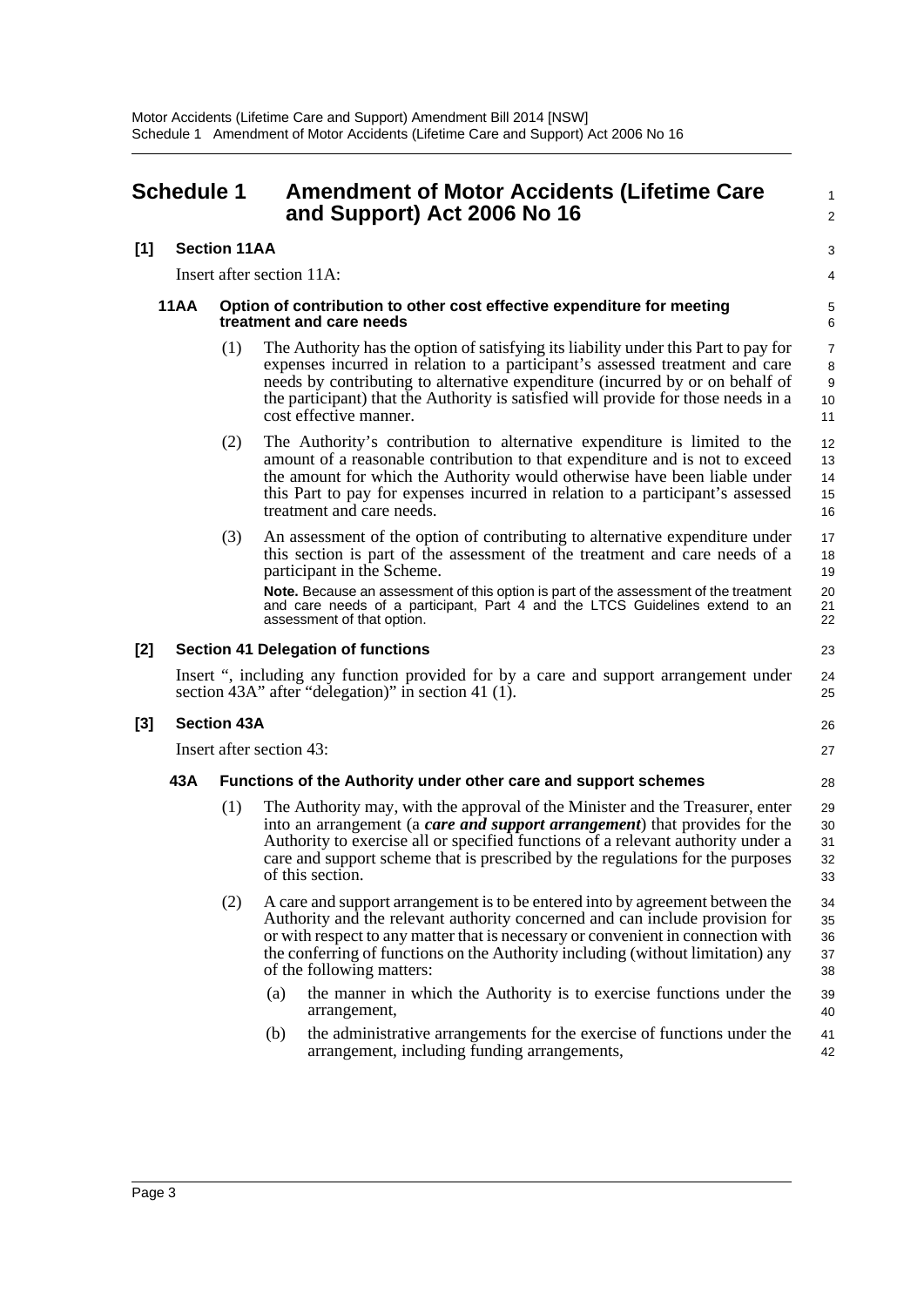|     |     |                    | (c)<br>the sharing of information between the Authority and the relevant<br>authority in connection with the operation of the arrangement and the<br>exercise of functions under the arrangement,<br>(d)<br>such other matters as may be prescribed by the regulations.                                                                                                                                                                                                              | $\mathbf{1}$<br>$\overline{\mathbf{c}}$<br>3<br>4 |
|-----|-----|--------------------|--------------------------------------------------------------------------------------------------------------------------------------------------------------------------------------------------------------------------------------------------------------------------------------------------------------------------------------------------------------------------------------------------------------------------------------------------------------------------------------|---------------------------------------------------|
|     |     |                    |                                                                                                                                                                                                                                                                                                                                                                                                                                                                                      |                                                   |
|     |     | (3)                | The Authority has the functions provided for by a care and support<br>arrangement entered into under this section and is to exercise those functions<br>in accordance with the arrangement. Functions exercised by the Authority<br>under a care and support arrangement are exercised for and on behalf of the<br>relevant authority.                                                                                                                                               | 5<br>6<br>$\boldsymbol{7}$<br>8<br>9              |
|     |     | (4)                | A care and support arrangement can provide for the exercise of functions by<br>the Authority outside the State.                                                                                                                                                                                                                                                                                                                                                                      | 10<br>11                                          |
|     |     | (5)                | In this section:                                                                                                                                                                                                                                                                                                                                                                                                                                                                     | 12                                                |
|     |     |                    | <b>care and support scheme</b> means a law of the State or of another State or<br>Territory or of the Commonwealth that makes provision for:                                                                                                                                                                                                                                                                                                                                         | 13<br>14                                          |
|     |     |                    | (a)<br>a scheme that is substantially the same as or similar to the Scheme under<br>this Act, or                                                                                                                                                                                                                                                                                                                                                                                     | 15<br>16                                          |
|     |     |                    | (b)<br>a scheme for the payment of compensation or the provision of other care<br>and support to persons who have suffered injury (whether or not caused<br>by a motor accident).                                                                                                                                                                                                                                                                                                    | 17<br>18<br>19                                    |
|     |     |                    | <i>relevant authority</i> means a person or body that has functions under a care and<br>support scheme (including functions under a contract of insurance required or<br>provided for by a care and support scheme).                                                                                                                                                                                                                                                                 | $20\,$<br>21<br>22                                |
| [4] |     | <b>Section 48A</b> |                                                                                                                                                                                                                                                                                                                                                                                                                                                                                      | 23                                                |
|     |     |                    | Insert after section 48:                                                                                                                                                                                                                                                                                                                                                                                                                                                             | 24                                                |
|     | 48A |                    | Separate accounting for care and support arrangements                                                                                                                                                                                                                                                                                                                                                                                                                                | 25                                                |
|     |     | (1)                | Each care and support arrangement is to have a separate account established<br>for it within the Fund.                                                                                                                                                                                                                                                                                                                                                                               | 26<br>27                                          |
|     |     | (2)                | Amounts payable to or by the Authority under a care and support arrangement<br>are to be accounted for separately within the Fund by being paid into or from<br>the separate account established for the arrangement.                                                                                                                                                                                                                                                                | 28<br>29<br>30                                    |
|     |     | (3)                | A liability of the Authority under a care and support arrangement is not a<br>liability of the Fund except to the extent that the liability can be satisfied out<br>of money standing to the credit of the separate account established for the<br>arrangement within the Fund.                                                                                                                                                                                                      | 31<br>32<br>33<br>34                              |
|     |     | (4)                | Accordingly, an amount required to be paid under a care and support<br>arrangement can only be paid from the separate account established for the<br>arrangement but this does not prevent the use of other money in the Fund for<br>the payment of such an amount pursuant to the provision of temporary<br>financial accommodation (including by the making of an advance to the<br>separate account established for the arrangement) that is repaid from the<br>separate account. | 35<br>36<br>37<br>38<br>39<br>40<br>41            |
|     |     | (5)                | The Authority is to have no regard to a liability of the Authority under a care<br>and support arrangement in making a determination under section 49<br>(Determination by Authority of amount to be contributed to Fund).                                                                                                                                                                                                                                                           | 42<br>43<br>44                                    |